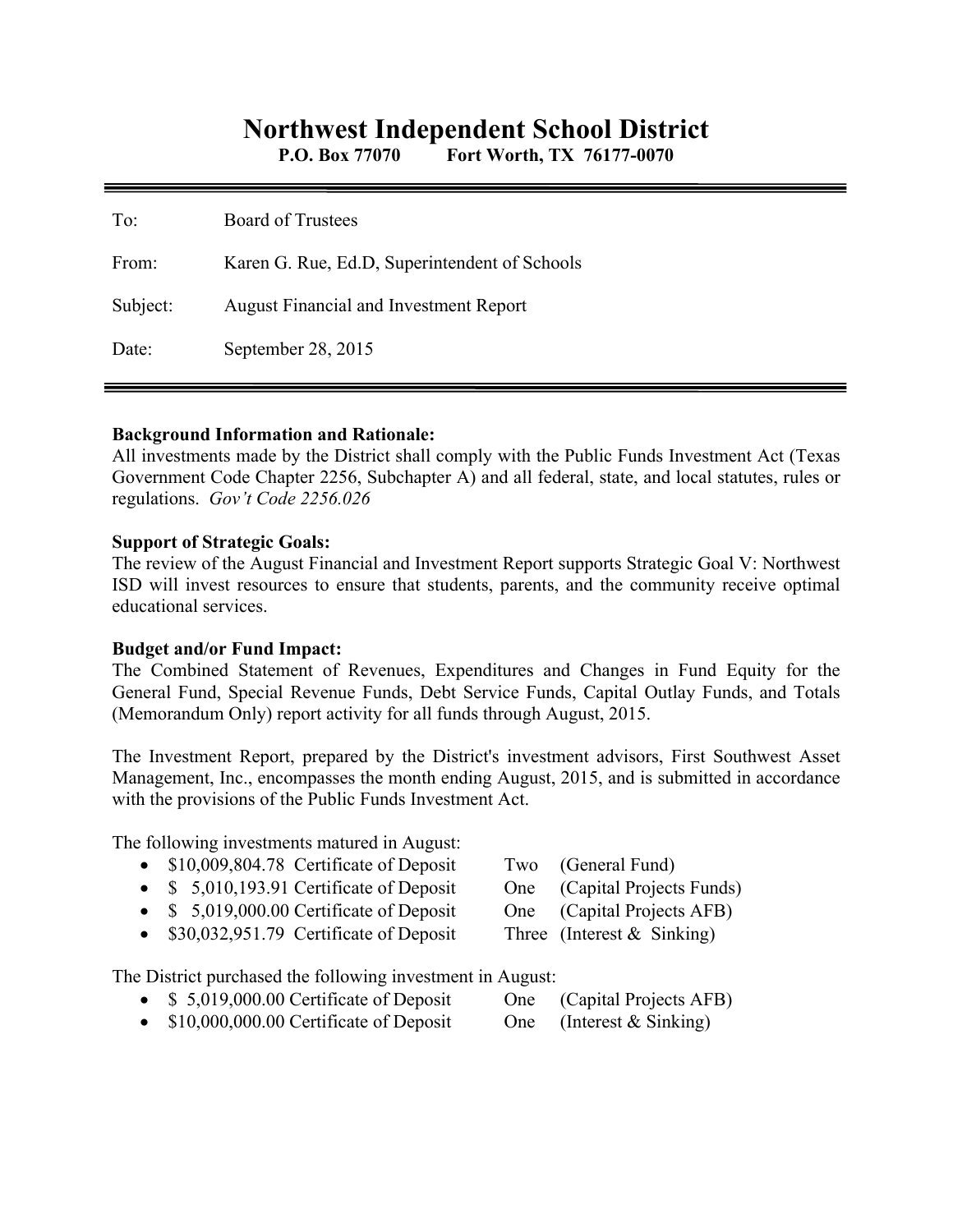Investments for the District's General Fund, Debt Service Funds, Capital Projects Funds, and Internal Service Funds total \$252,716,380.28 *as* of August 31, 2015.

|                               | Yield           |                     |
|-------------------------------|-----------------|---------------------|
|                               | to              |                     |
| <b>Fund</b>                   | <b>Maturity</b> | <b>Market Value</b> |
| General Fund                  | 0.345%          | \$84,451,351.18     |
| Special Revenue Funds         | 0.306%          | 1,167,491.44        |
| Debt Service Funds            | 0.343%          | 20,166,085.13       |
| <b>Capital Projects Funds</b> | 0.126%          | 109,392,700.31      |
| Capital Projects Funds - AFB  | 0.393%          | 37, 538, 752. 22    |
| Total                         | $0.257\%$       | \$252,716,380.28    |

Board Policy states that, "The investment portfolio shall be diversified in terms of investment instruments, maturity scheduling, and financial institutions to reduce risk of loss resulting from over concentration of assets in a specific class of investments, specific maturity, or specific issuer."

The District portfolio is concentrated in terms of **investment instruments** (Certificates of Deposit). These concerns are addressed by the low risk nature of the certificates of deposit and the maintenance of collateral by the various financial institutions to guarantee the safety of the investments.



| <b>Portfolio Composition by Security Type</b> |        | <b>Portfolio Composition by Issuer</b> |        |
|-----------------------------------------------|--------|----------------------------------------|--------|
| Local Government Investment Pool              | $34\%$ | TexPool                                | $34\%$ |
| Certificates of Deposit                       | 52%    | EastWest                               | 32%    |
| <b>Bank Deposit</b>                           | 14%    | Compass                                | 14%    |
|                                               |        | Greenbank                              | $6\%$  |
|                                               |        | Plains                                 | $10\%$ |

Woodhaven  $4\%$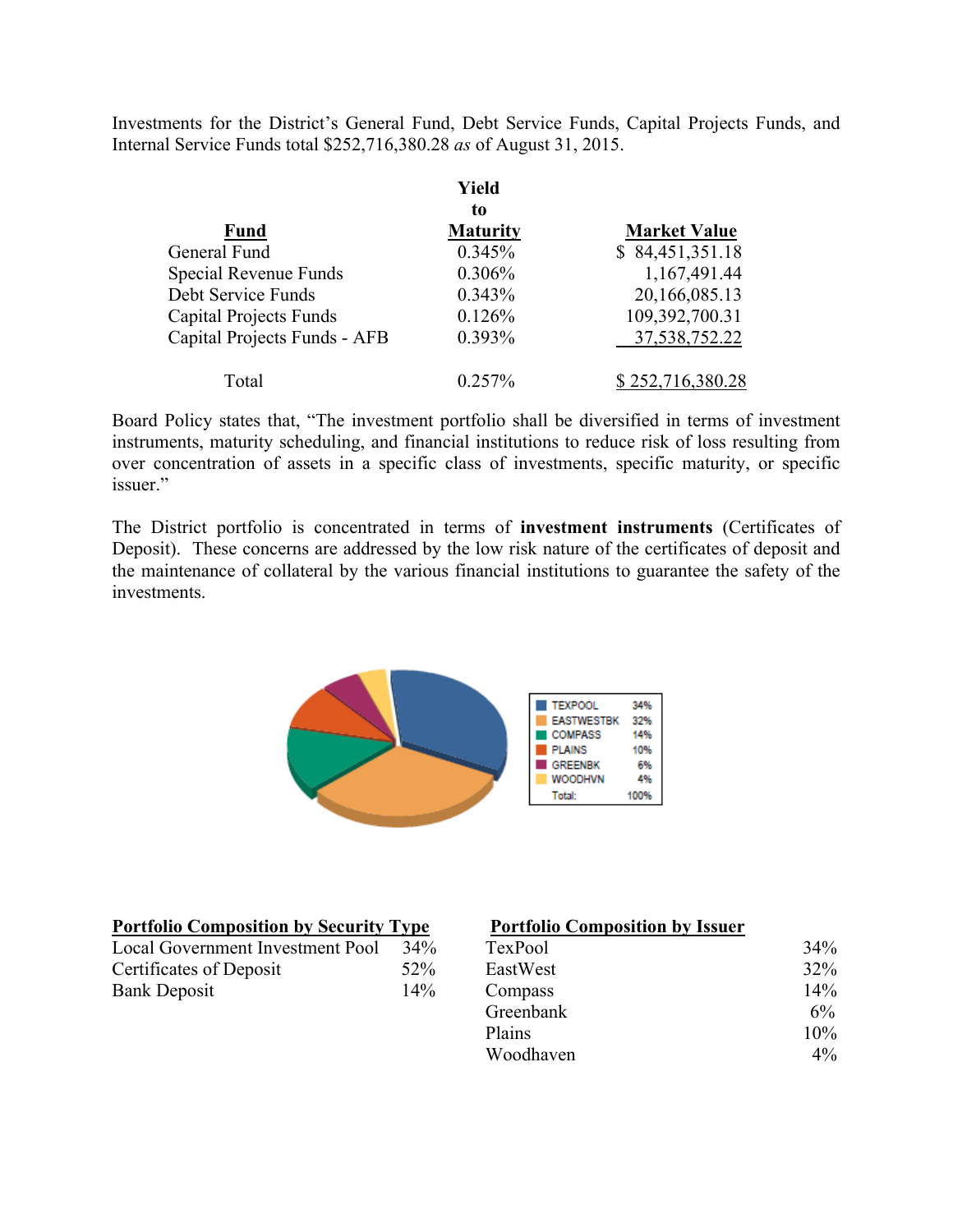

The District portfolio is diversified in terms of **maturity scheduling:**

|                 | <b>Maturity Schedule</b> |                  |
|-----------------|--------------------------|------------------|
| $0 - 3$ Months  | 48%                      | \$120,977,118.91 |
| $3 - 6$ Months  | $22\%$                   | 55,112,069.69    |
| $6 - 9$ Months  | 19%                      | 48,604,369.76    |
| $9 - 12$ Months | $11\%$                   | 28,022,821.92    |

The District portfolio currently outperforms all the **benchmark comparisons**.



Note 1: CMT stands for Constant Maturity Treasury. This data is published in Federal Reserve Statistical Release H.15 and represents an average of all actively traded Treasury securities having that time remaining until ma ining until maturity. This is a 1-year and 2-year CMT's are the daily averages for the previous 12-months Note 2: Benchmark data for TexPool is the monthly average yield.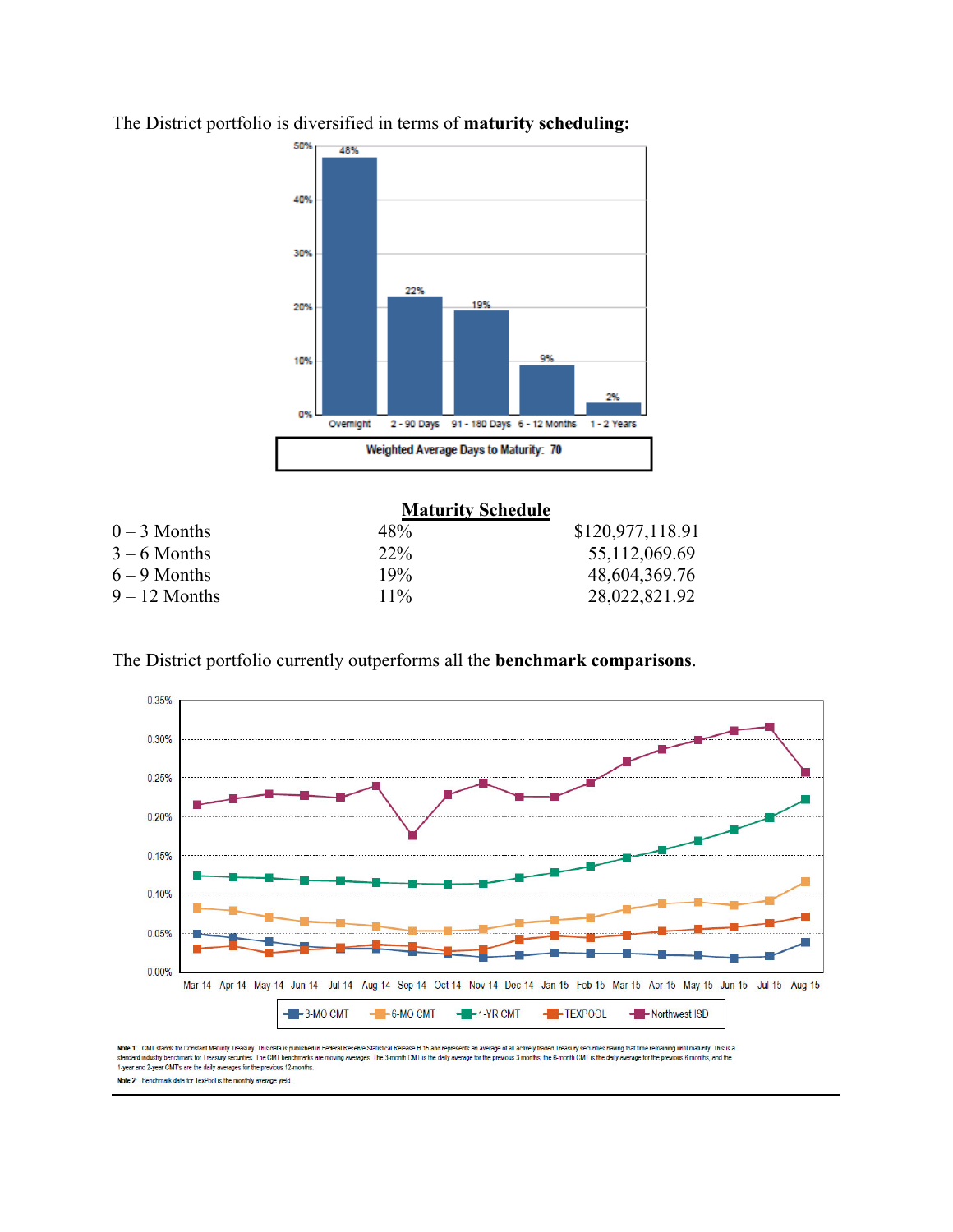

The **TexPool Economic & Market Commentary for September, 2015**, notes that,

## **Fed hike still in the cards for 2015**

The equity market ended August battered by choppy waves emanating from China. Money managers didn't have to navigate those, but we had ample concerns about how the turbulence could affect the Federal Reserve's desire to raise rates for the first time in many, many years. A speech by the Fed's vice chairman at the annual Jackson Hole conference more-or-less sums up the situation. Stanley Fischer said that the case for a hike continues to grow but that volatility coming from China and other issues could impact that decision. Yet he seemed to dismiss the benign inflation readings from the summer, saying there is "good reason" to expect it to rise, and pointed to improving U.S. economic data.

Regardless of his noncommittal stance and the equally noncommittal minutes of the July Federal Open Market Committee meeting, we are still of the opinion that 2015 is in the cards and that liftoff in September is more likely than in October or December. The economic statistics out between the end of July and the end of August are impossible to discount. Data has been very good, with housing and employment numbers coming in strong. The revised gross domestic product (GDP) reading for the second quarter of 3.7% was great. The only soft spot continues to be low inflation abetted by the low price of oil—probably the biggest reason that policymakers are still on the fence.

We think there's another reason that points to an imminent hike in the federal funds rate range, one that money market managers pay more attention to than most product managers. Lately, the New York Fed has been accelerating its fine tuning of repo rates, term repo and other policy tools it will be using to guide rates when they climb. The staff won't implement everything until the FOMC actually raises the target range, but it has experimented with several different strategies on money funds over the past year or so.